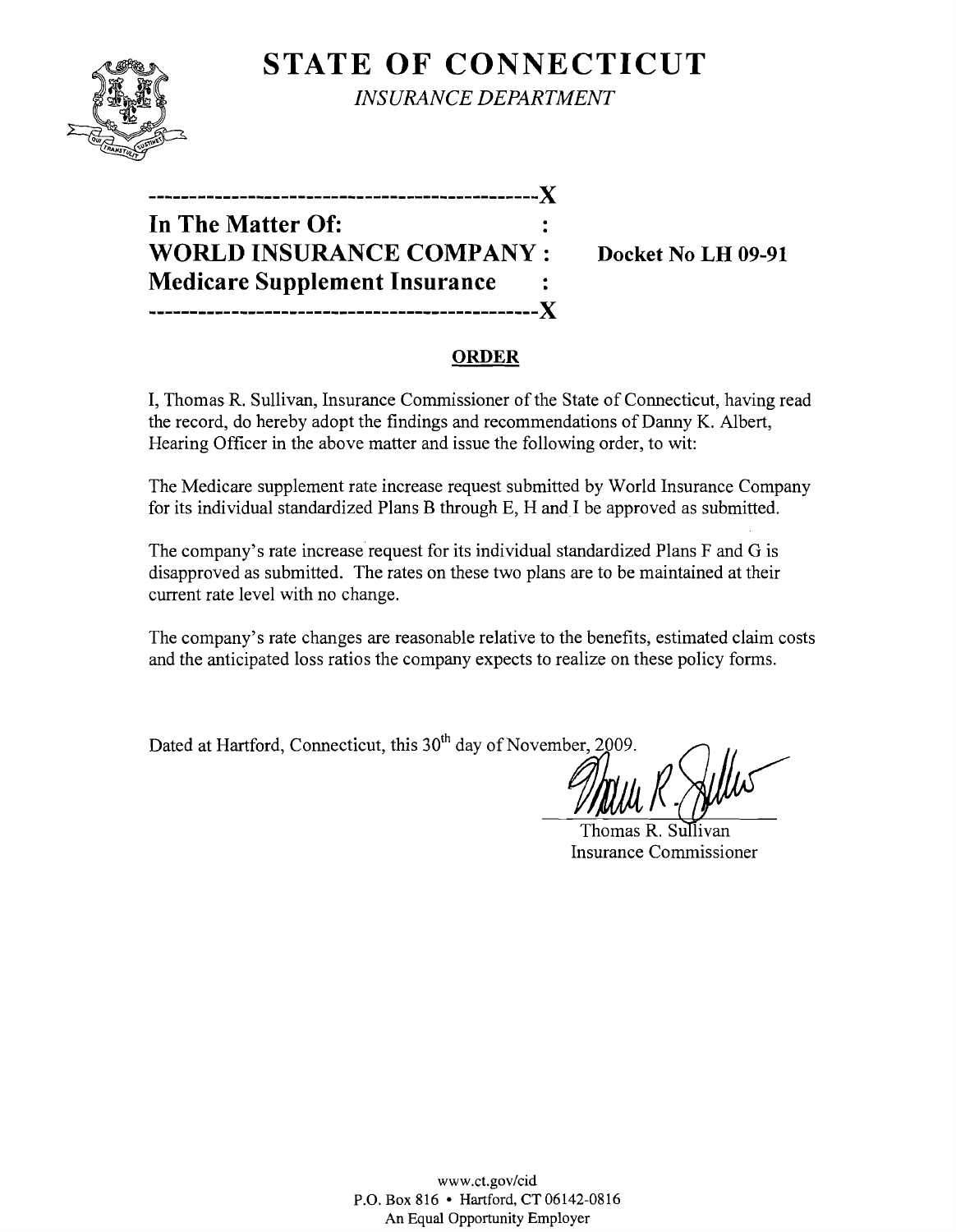# **STATE OF CONNECTICUT**

*INSURANCE DEPARTMENT* 



**In The Matter Of:** . י<br>.<br>. **WORLD INSURANCE COMPANY: Docket No. LH 09-91 Medicare Supplement Insurance** 

### **PROPOSED FINAL DECISION**

**-----------------------------------------------X** 

## 1. **INTRODUCTION**

The Insurance Commissioner of the State of Connecticut is empowered to review rates charged for individual and group Medicare supplement policies sold to any resident of this State who is eligible for Medicare. The source for this regulatory authority is contained in Chapter 700c and Section 38a-495a of the Connecticut General Statutes.

After due notice a hearing was held at the Insurance Department in Hartford on . November 18,2009 to consider whether or not the rate increase requested by World Insurance Company on its individual standardized supplement business should be approved.

No members from the general public attended the hearing.

No company representatives attended the hearing.

The hearing was conducted in accordance with the requirements of Section 38a-474, Connecticut General Statutes, the Uniform Administrative Procedures Act, Chapter 54 of the Connecticut General Statutes, and the Insurance Department Rules of Practice, Section 38a-8-1 et seq. of the Regulations of Connecticut State Agencies.

A Medicare supplement (or Medigap) policy is a private health insurance policy sold on an individual or group basis which provides benefits that are additional to the benefits provided by Medicare. For many years Medicare supplement policies have been highly regulated under both state and federal law to protect the interests of persons eligible for Medicare who depend on these policies to provide additional coverage for the costs of health care.

Effective December 1,2005, Connecticut amended its program of standardized Medicare supplement policies in accordance with Section 38a-495a ofthe Connecticut General Statutes, and Sections 38a-495a-I through 38a-495a-21 of the Regulations of Connecticut Agencies. This program, which conforms to federal requirements, provides that all insurers offering Medicare supplement policies for sale in the state must offer the basic "core" package of benefits known as Plan A. Insurers may also offer anyone or more of eleven other plans (Plans B through L).

> www.ct.gov/cid P.O. Box 816 • Hartford, CT 06142-0816 An Equal Opportunity Employer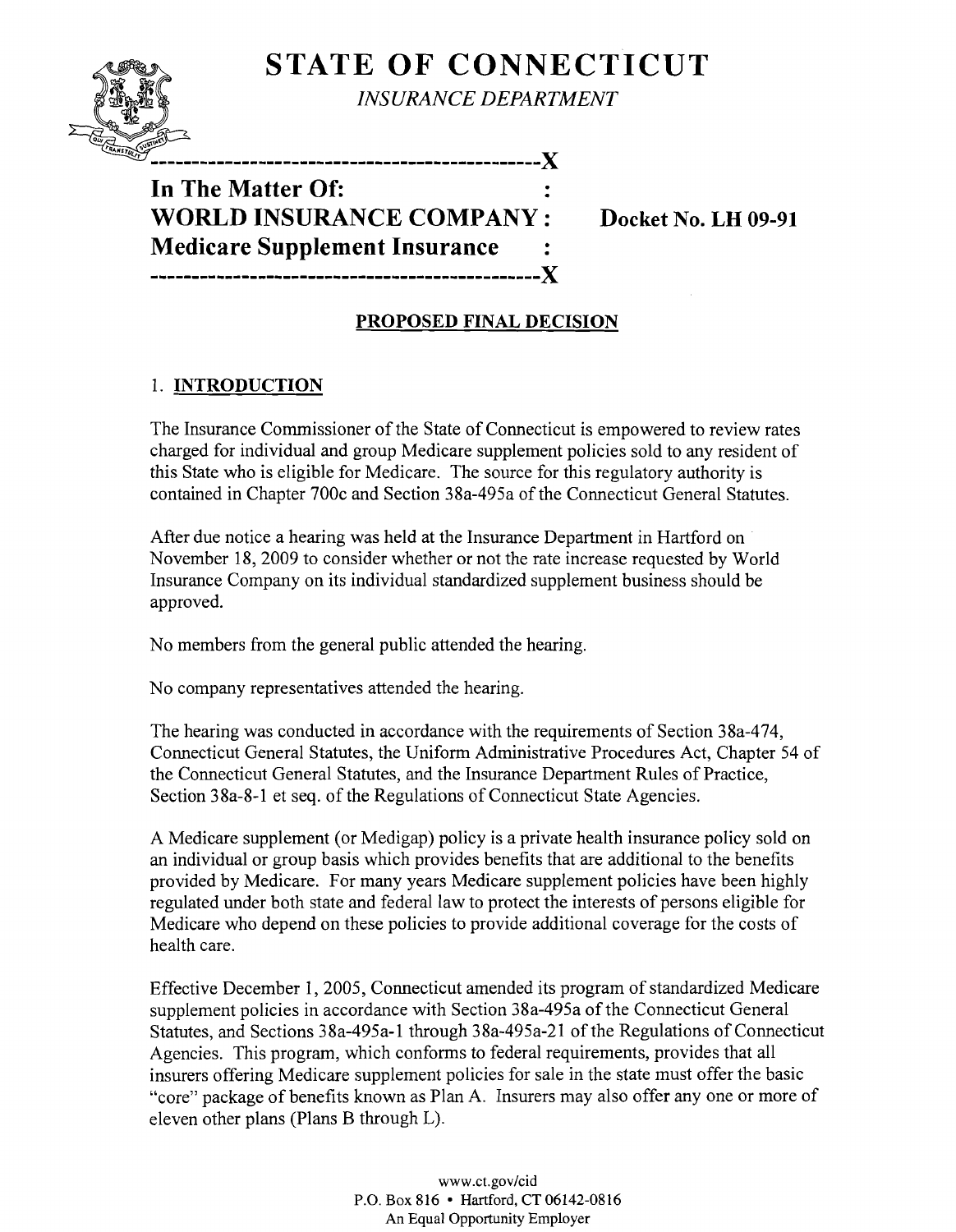Effective January 1,2006, in accordance with Section 38a-495c of the Connecticut General Statutes (as amended by Public Act 05-20) premiums for all Medicare supplement policies in the state must use community rating. Rates for Plans A through L must be computed without regard to age, gender, previous claims history or the medical condition of any person covered by a Medicare supplement policy or certificate.

The statute provides that coverage under Plan A through L may not be denied on the basis of age, gender, previous claims history or the medical condition of any covered person. Insurers may exclude benefits for losses incurred within six months from the effective date of coverage based on a pre-existing condition.

Effective October 1, 1998, carriers that offer Plan B or Plan C must make these plans as well as Plan A, available to all persons eligible for Medicare by reason of disability.

Insurers must also make the necessary arrangements to receive notice of all claims paid by Medicare for their insureds so that supplemental benefits can be computed and paid without requiring insureds to file claim forms for such benefits. This process of direct notice and automatic claims payment is commonly referred to as "piggybacking" or "crossover".

Sections 38a-495 and 38a-522 of the Connecticut General Statutes, and Section 38a-495a-10 of the Regulations of Connecticut Agencies, state that individual and group Medicare supplement policies must have anticipated loss ratios of 65% and 75%, respectively. Under Sections 38a-495-7 and 38a-495a-10 of the Regulations of Connecticut Agencies, filings for rate increases must demonstrate that actual and expected losses in relation to premiums meet these standards, and anticipated loss ratios for the entire future period for which the requested premiums are calculated to provide coverage must be expected to equal or exceed the appropriate loss ratio standard.

Section 38a-473 of the Connecticut General Statutes provides that no insurer may incorporate in its rates for Medicare supplement policies factors for expenses that exceed 150% of the average expense ratio for that insurer's entire written premium for all lines of health insurance for the previous calendar year.

#### II. **FINDING OF FACT**

After reviewing the exhibits entered into the record of this proceeding, and utilizing the experience, technical competence and specialized knowledge of the Insurance Department, the undersigned makes the following findings of fact:

- 1. World Insurance has requested a 4.0% rate increase on its individual standardized Medicare supplement policy forms D-A05.
- 2. As of August 31, 2009 there were 80 policies in-force in Connecticut and 140 nationwide. With Plan D and F being the most popular both in Connecticut and nationwide.
- 3. The most recent rate increase approved was 3.0%, in November 2008.
- 4. The subject policies are no longer sold.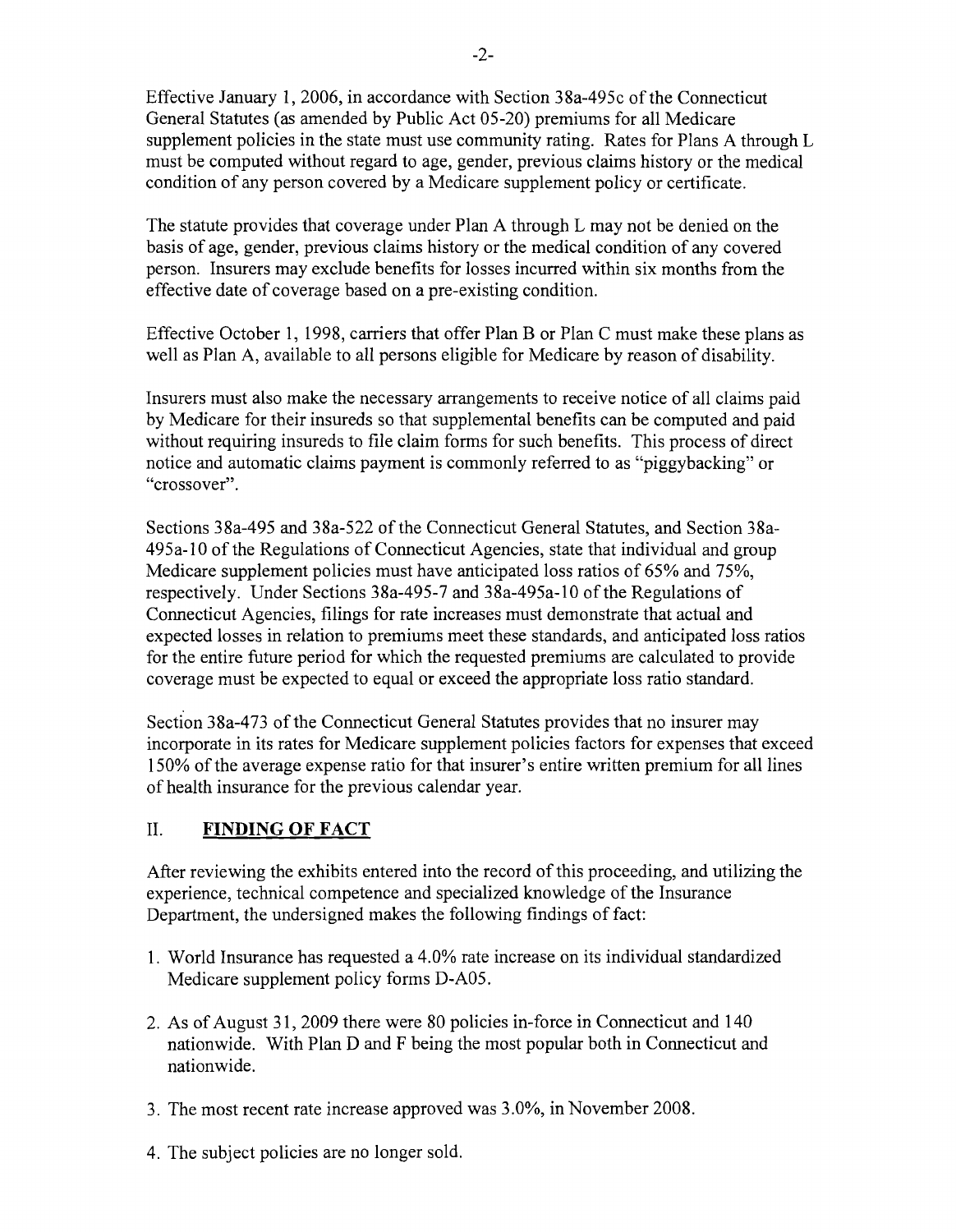- 5. World Insurance certified that their expense factors are in compliance with section 38a-473, C.G.S.
- 6. World Insurance has conformed to subsection (e) of section 38a-495c, C.G.S. regarding the automatic claims processing requirement.
- 7. The proposed rates are designed to satisfy the Connecticut regulatory loss ratio of 65%.
- 8. The following are loss ratios in Connecticut for 2009 (through August) and inceptionto-date:

| Plan          | 2009   | Inception |
|---------------|--------|-----------|
| $\mathbf{A}$  | n/a    | 115.8%    |
| B             | 42.8%  | 73.0%     |
| $\mathcal{C}$ | 91.1%  | 82.6%     |
| D             | 78.7%  | 74.1%     |
| E             | n/a    | 95.2%     |
| $\mathbf F$   | 132.3% | 72.1%     |
| G             | 29.2%  | 55.6%     |
| $H_{\rm}$     | 8.8%   | 88.9%     |
|               | n/a    | 68.4%     |
| Total         | 89.4%  | 76.5%     |
|               |        |           |

9. The following are loss ratios on a nationwide basis for 2009 (through August) and inception-to-date:

| 2009   | Inception |
|--------|-----------|
| 28.8%  | 89.4%     |
| 80.5%  | 95.4%     |
| 69.0%  | 75.2%     |
| 82.8%  | 76.6%     |
| 7.2%   | 77.8%     |
| 92.3%  | 60.3%     |
| 161.6% | 64.4%     |
| 8.8%   | 91.1%     |
| 9.4%   | 65.7%     |
| 77.4%  | 76.2%     |
|        |           |

- 10. Trend of6% was used to project future claims for all plans.
- 11. World Insurance 2009 Medicare supplement rate filing proposal is in compliance with the requirements of regulation  $38a-474$  as it applies to the contents of the rate submission as well as the actuarial memorandum.

III. RECOMMENDATION